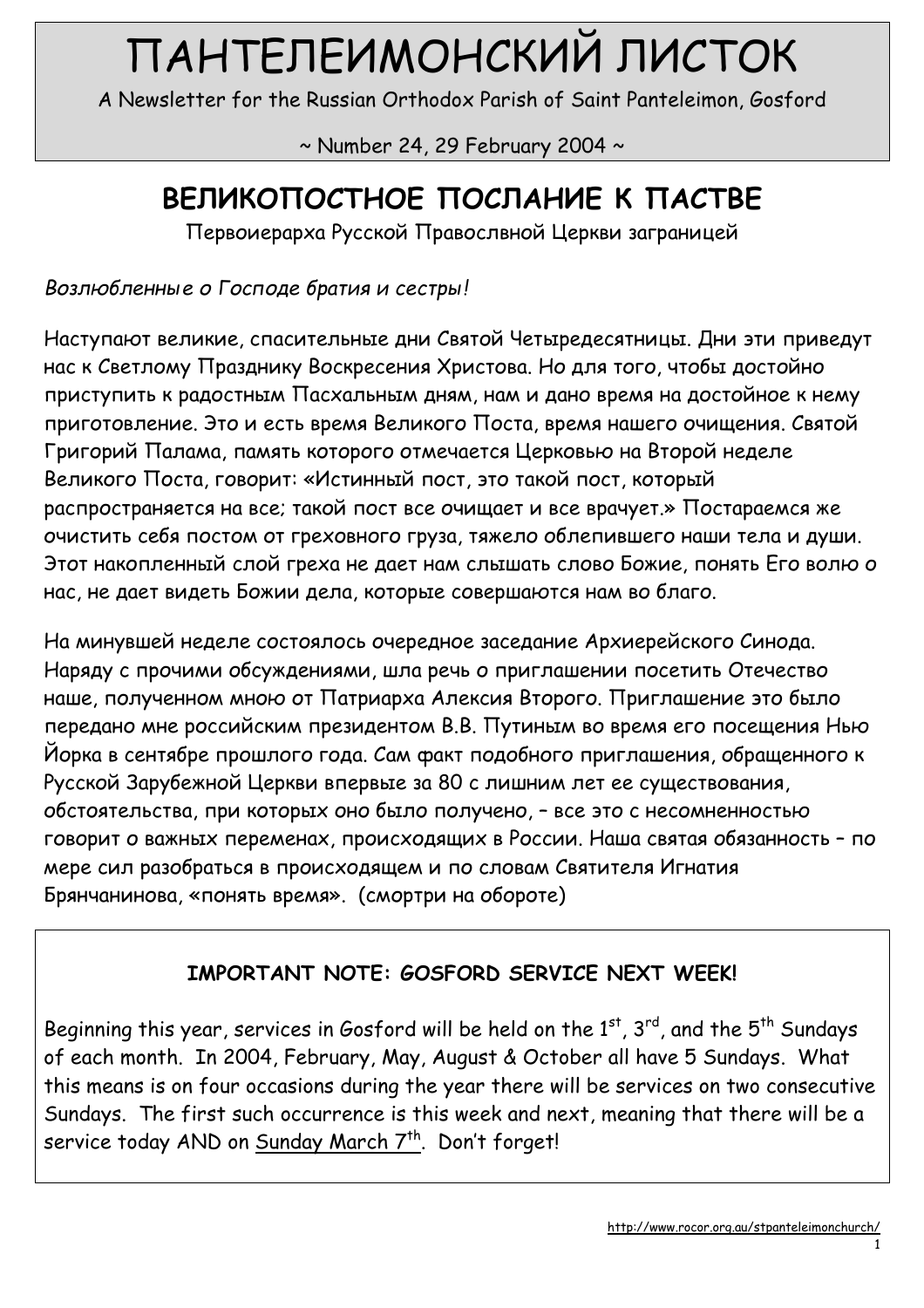«Скажи мне, Господи, путь воньже пойду», – повторяет ежедневно Православная Церковь, но ни в коем случае не дерзает уклониться от путей Господних, но напротив, молит Господа указать их. Поэтому уклоняться от поисков путей к уврачеванию разделения в Русской Церкви, коснеть в отвержении самой возможности такого уврачевания, – может означать, что мы отказываемся от всех средств к уразумению воли Господней.

Архиерейским Синодом было решено, что, с помощью Божией, моя поездка в Москву состоится до праздника Вознесения Господня. В ходе ее я встречусь с главой Московского Патриархата, а также надеюсь познакомиться с церковной жизнью в России. В частности, я хотел бы посетить Екатеринбург и другие города России с намерением поклониться святыням. Таким образом, поездка эта будет носить, прежде всего, ознакомительный характер. Эта поездка ни в коем случае не является «началом объединения», как иногда выражаются журналисты. Не идет речь и о молитвенном общении, которое должно стать завершением всего процесса уврачевания. Это лишь смиренная попытка изыскать путь к осмыслению наших общих основ и взаимопониманий. Путь этот может оказаться достаточно долгим. Но даже не попытаться ступить на него – было бы глубоким заблуждением.

Просим всю нашу боголюбивую паству вооружиться терпением и усилить молитвы. В особенности же просим усугубить молитвенное призывание Новомучеников и Исповедников Российских, а также Святых Царственных Мучеников, чье почитание в нашем Отечестве чудесно шириться с каждым днем. Именно это почитание Святых Новомучеников Российских объединяет сегодня всю православную русскую паству, во Отечестве и в рассеянии сущую.

Да благословит вас Бог!

С любовью о Господе,

† Митрополит ЛАВР

# GREAT LENTEN EPISTLE TO THE FLOCK

of the First Hierarch of the Russian Orthodox Church Outside of Russia

## Brothers and Sisters, Beloved in the Lord!

The great, saving days of Holy Lent are approaching. These days will lead us to the Bright Day of the Resurrection of Christ. But in order to begin the joyful Paschal days with worthiness, we are given time to properly prepare for them. This is the period of Great Lent, the time for us to purify ourselves. St. Gregory Palama, whose memory the Church celebrates on the second week of Great Lent, says: "True lent is one which spreads throughout everything; this kind of lent purifies everything and heals all." Let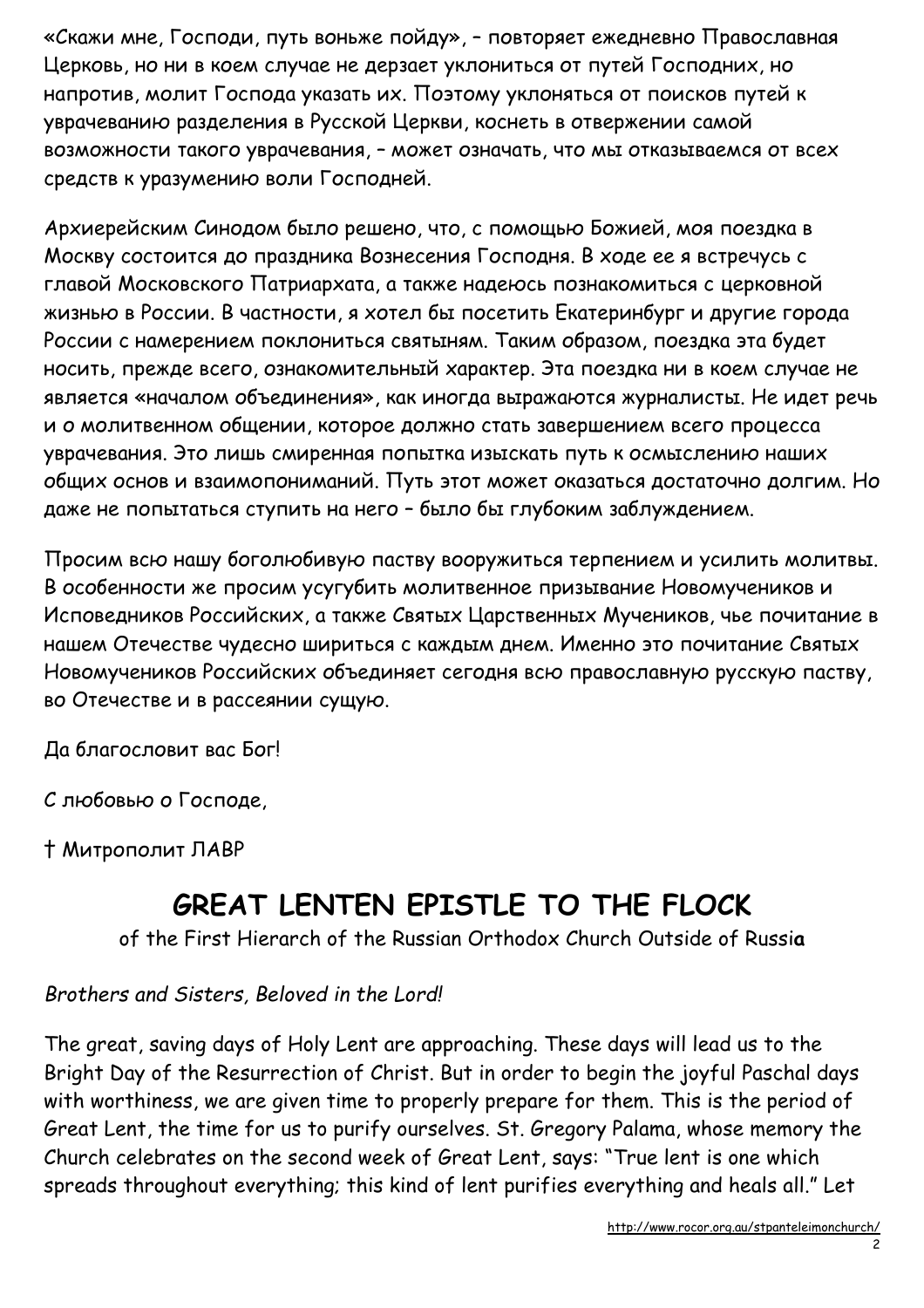us try to cleanse ourselves of our sinful burden, which covers our bodies and souls, through fasting. This thick layer of sin does not allow us to hear the word of God, to understand His will for us, it does not allow us to see God's work, which is done for our benefit.

This past week, a regular session of the Synod of Bishops was held. In addition to other matters, there were discussions on the invitation to visit our Fatherland, received by me from Patriarch Alexey II. This invitation was given to me by the Russian President, V.V. Putin, during his visit to New York in September of last year. The very existence of such an invitation, made to the Russian Church Abroad for the first time in 80 years of her existence, the circumstances under which this invitation was received, all undoubtedly speaks of the important changes occurring in Russia. Our holy duty is to try our best to discern what is happening, and in the words of Saint Ignatii Brianchaninov, to "understand the time."

"Teach me Your way, O Lord, and I will walk," says the Orthodox Church daily, in no way daring to stray from the paths of the Lord, but on the contrary, asking the Lord to show these paths to us. That is why to decline to seek the paths to healing the divisions in the Russian Church, to stagnate within the rejection of the very possibility of such healing, might mean that we reject the means of understanding the will of the Lord.

The Synod of Bishops decided that, with God's help, my trip to Moscow is to be made before the Ascension of the Lord. During this trip I will meet with the head of the Moscow Patriarchate, and also hope to acquaint myself with church life in Russia. In part, I wish to visit Ekaterinburg and other cities of Russia with the aim of prostrating myself before holy relics. In this way, the trip will be first of all an exploratory one. This trip will in no way be the "beginning of unification," as some journalists put it. We are not speaking of prayerful communion, which must be the crowning event of the entire process of healing. This is only a humble effort to seek out a way to grasping our common foundations and mutual understanding. This path may prove fairly long. But to fail to embark upon it would be a profound mistake.

We ask our God-loving flock to arm themselves with patience and to strengthen their prayers. We especially ask that you double your prayerful appeals to the New Martyrs and Confessors of Russia, and also to the Holy Royal Martyrs, the veneration of whom is miraculously growing day by day in our Fatherland. It is this veneration of the Holy New Martyrs of Russia that today unites the Russian Orthodox flock, both in the Homeland and in the diaspora.

May God bless you!

With love in the Lord,

† Metropolitan LAURUS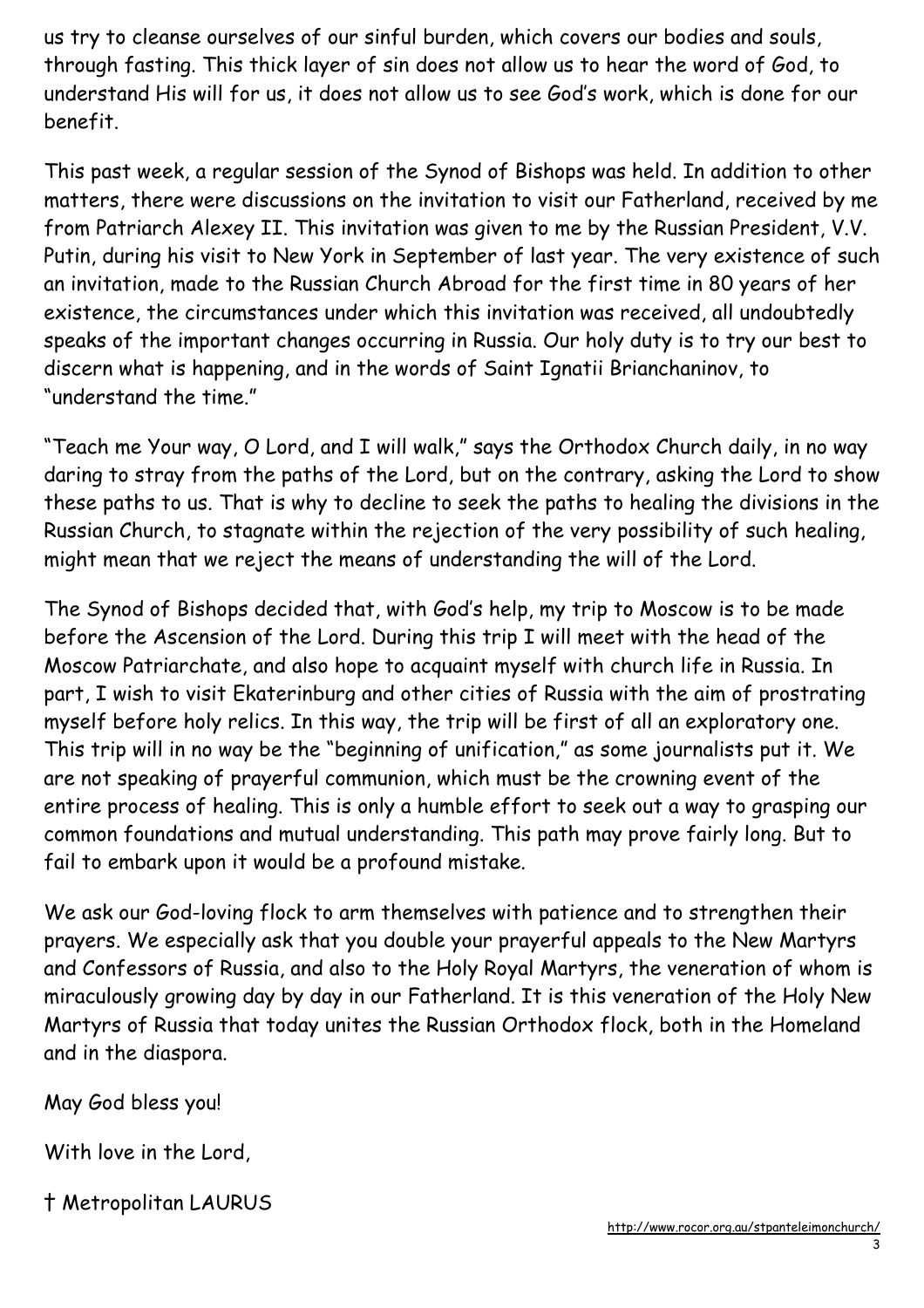# ТОРЖЕСТВО ПРАВОСЛАВИЯ The Sunday of the Triumph of Orthodoxy

The first Sunday in Great Lent (Великий Пост) is called "Торжество Православия" or "The Sunday of the Triumph of Orthodoxy". On this Sunday, we celebrate the return of the icons to the churches in the year 842, over 1000 years ago.

Why did the icons have to be put back in the churches?

In those times, there were people known as "Iconoclasts", or "icon-smashers". They thought that they were good Christians, and smashed icons because they thought it was wrong to have such things. Two wicked kings, Leo the Third and Leo the Fifth, who were icon-smashers themselves, allowed their supporters to destroy many holy icons. They were only stopped when the good Queen Theodora came to the throne and supported Orthodoxy.

For Orthodox Christians, icons have always been very important. Because they are pictures of our Lord and God and Saviour Jesus Christ, His Mother, and the saints, we venerate them and show them respect. Because they show us things that happened in the earthly life of our Lord or in sacred history, we can learn from them. Importantly, there are also many icons through which God has worked great miracles.

Iconoclasm or icon-smashing was a terribly bad thing, but it is just one of many wrong ideas that have threatened our Holy Orthodox Church over the centuries. Some examples of other wrong ideas are that Jesus was not God, that Holy Communion is not the body and blood of Christ, that the Holy Spirit is not God, and that all religions are really the same. There are many, many more examples. On the Sunday of the Triumph of Orthodoxy we don't only celebrate victory over the icon-smashers, but also the victory of the truth over all wrong ideas. We thank God that he has preserved the Holy Orthodox faith that he gave to us so that we could be saved, & have eternal life.

God has revealed the truth to us about

- Things we can't see God Himself, angels & demons, & our souls
- His creation of the world, and the end of the world
- His constant help for us
- The wrong things that we do, and the salvation he has prepared for us
- Heaven, and how we must live in order to go there
- The Last Judgement, and eternal life.

The whole truth about these things is to be found only in the Orthodox Christian faith.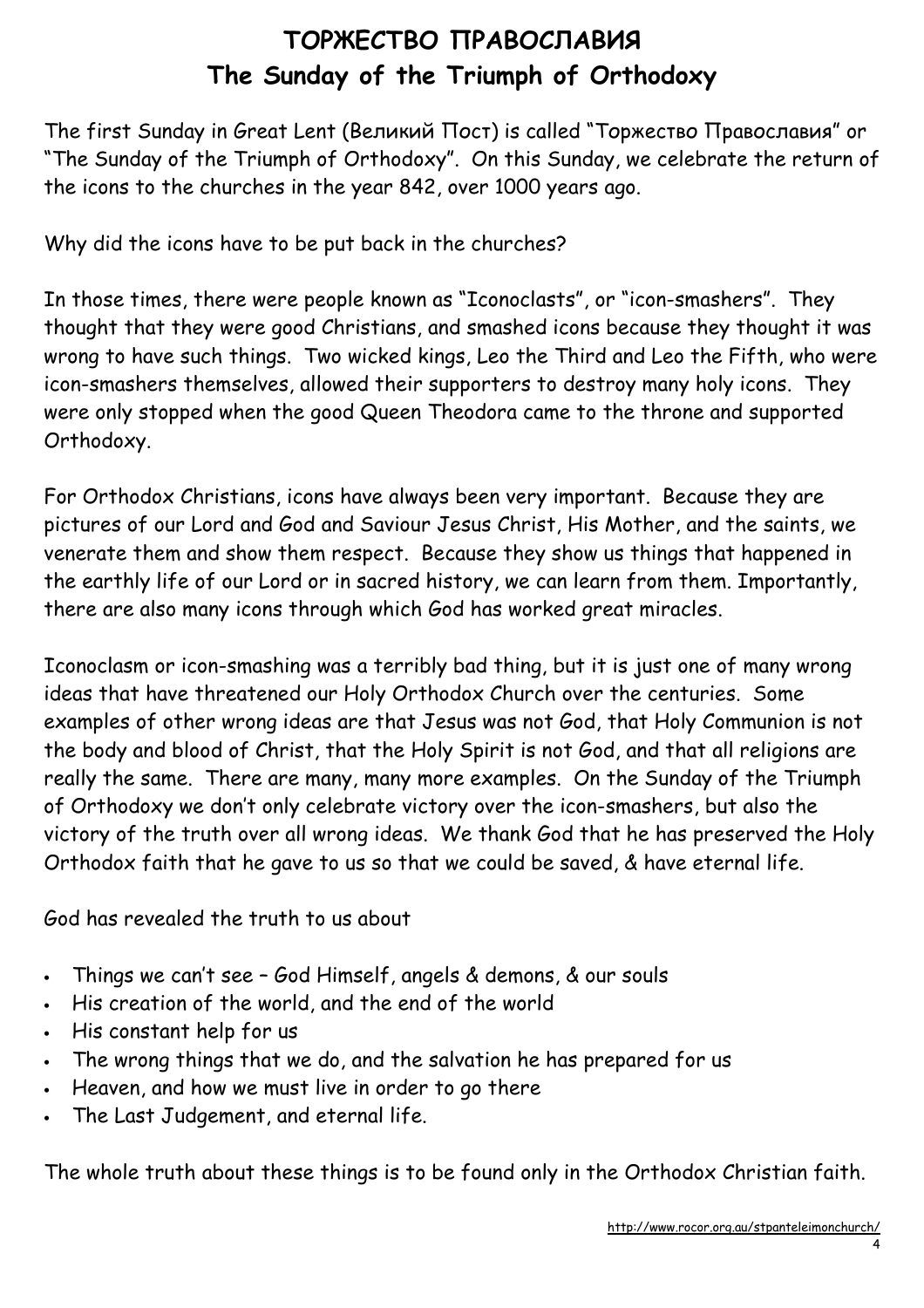We must never make the mistake of thinking that all Christian churches are the same, and that the differences between them are just on the outside. Only the Holy Orthodox Church carefully protects the whole truth about God. This does not mean that we are better people than other Christians. What it does mean is that we should be especially thankful to God for giving us the whole truth, and that we should always try to live the way He wants us to.

In Church on this day there will be one of two special services:

- In Cathedrals there is a service called the "Rite of Orthodoxy" («Чинъ Православия»). In this service, the protodeacon reads the Creed («Верую») out aloud, and all false ideas and teachings are condemned. When a false idea is read out, the choir & people sing "Anathema! Anathema! Anathema!", which means "It is wicked!"
- In parish churches, a simpler service "For the conversion of those in error" («О обращении заблуждшихъ») is held. In it, prayers are read asking that all people confused by wrong ideas will find the truth.

In Gosford, of course, we will have the second, and simpler, service. Nevertheless, pray on this day (and always!) that God will help you to always follow the true path, and that you, your families and friends will never be confused by wrong ideas!

## PARISH LIFE: UPDATE ON OUR NEW CHURCH AND PARISH CENTRE

In the last issue of this bulletin we reported that Gosford City Council had approved our building plans and that work was proceeding at a great pace. Things have certainly progressed in the past two weeks, with the gyprocking and plastering of the church area now almost entirely completed, sanded, and ready to paint! The electrical wiring has also been done. Even at this early stage, the church is most impressive, and all those involved have done a wonderful job! It is a good size, with a beautiful arched roof and fine acoustics, a house of God that we can really rejoice in. The plan is to finish the painting over the coming week, and then to begin laying the floor and building the iconostasis. Walls will also be built to divide the vestry (ризница) and sacristy from the main part of the sanctuary, and a sink and storage cupboards will be installed in the sacristy. With the painting of the church completed, the scaffolding will then be free to work on the ceiling in the hall and kitchen areas. Father James also hopes to have all the parish icons assembled by mid-March, and to begin selecting those to be hung in the new church. As mentioned in the last bulletin, those wishing to offer assistance are encouraged to talk to Rick Golovin, the coordinator of efforts at the new centre.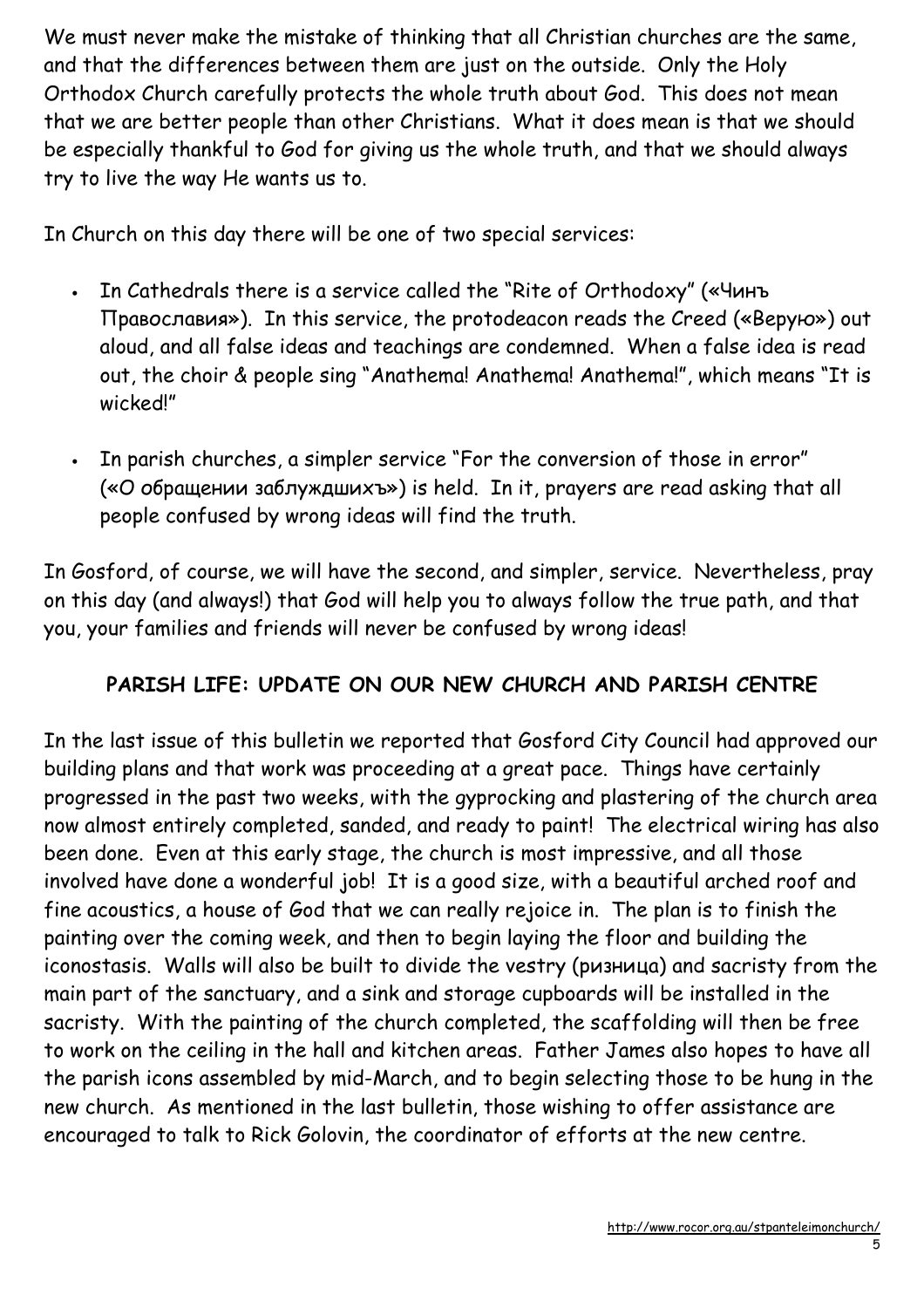#### PARISH LIFE: FINANCIAL NEEDS

The installation of the new church has so far been within our budget, but as owners of property we now have a number of other financial responsibilities, besides regular repayments: rates, body corporate fees, insurance, and so on. All of these things place significant demands on our resources. We also hope to purchase in due course items for the adornment of the church, in addition to other things like a baptismal font. We have a benefit concert planned for April 25<sup>th</sup> at the Russian Club, & there will be a collection in parishes throughout the diocese during Great Lent. Many friends of the parish also continue to donate generously; Father James this week received a donation of \$2000.00 from a young Sydney family. Nevertheless, charity begins at home, and all parishioners and regular worshippers at Saint Panteleimon's are asked to give generously to support the building and adornment of our new parish centre.

#### CHURCH LIFE: «ЦЕРКОВНОЕ СЛОВО» NEWSPAPER

Available today are a small number of the latest edition of the diocesan newspaper "Word of the Church" («Церковное Слово»), now published only in Russian, the English edition having been incorporated into "The Voice" newspaper. The purchase price is \$2.00. For those who read Russian, it contains a great deal of interest; Articles include a life of Protopresbyter Alexander Shabashev, founder of Australia's first Russian Orthodox parish in Brisbane(and whose picture appears on the cover); an account of a trip to Voronezh; the transcript of Archpriest Michael Protopopov's address to the All-Diaspora clergy conference in December 2003; church news (including Russian translations of some articles from our very own «Пантелеимонский Листок»!); ukazi (including news of a new deacon, Fr Nikifor, in Brisbane); and much more. Please support the Diocese's efforts and keep up with Church news and views by purchasing a copy!

#### CHURCH LIFE: CLERGY RETREAT

On Tuesday & Wednesday 9<sup>th</sup> & 10<sup>th</sup> March, the annual Diocesan Clergy Retreat will take place in Sydney. Priests and deacons from throughout the diocese gather to confess, serve together, & discuss pastoral issues. A number of the clergy form a choir for the services and sing beautifully. As is usual, the retreat will be held in Strathfield. A Hierarchical Presanctified Liturgy will be served at Strathfield on the Wednesday, beginning at 8am. This is a wonderful service to be present at, as one rarely sees so many clergy serving together, and especially at the Presanctified Liturgy, served for the most part only on Wednesdays & Fridays during Great Lent. All the faithful are welcome to attend the Liturgy, although the lectures afterwards are reserved only for the clergy.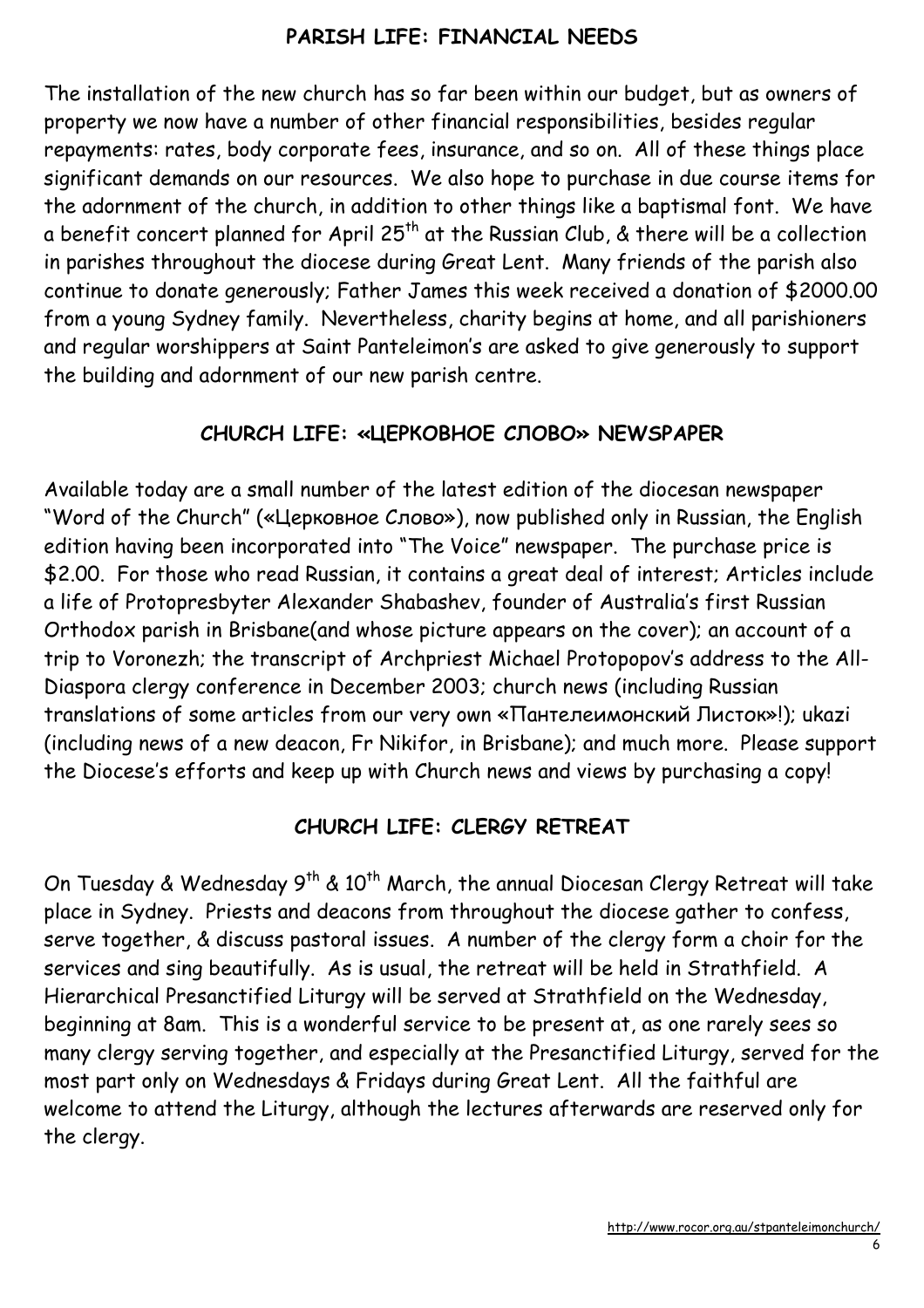#### FROM THE LENTEN TRIODION («ТРИОДЬ ПОСТНАЯ»)

The Lenten Triodion or «Триодь Постная» is the special service book that the Orthodox Church uses from the Sunday of the Publican and the Pharisee until Midnight Office late on Great and Holy Saturday. To those familiar with the content of the Lenten services, it is always a great joy to open the Lenten Triodion each year, called by the Holy Fathers a "treasury of repentance". The hymns and readings contained within it are often instructive as well as edifying, and a copy of the Triodion is recommended reading during the Fast, especially for those unable to attend the beautiful Lenten services. Some of the hymns and verses may also be added to one's regular morning and evening prayers. Copied below are a few extracts from recent Triodion services.

"The gateway to divine repentance has been opened: Let us enter eagerly, purified in our bodies and observing abstinence from food and passions, as obedient servants of Christ who has called us into the heavenly Kingdom. Let us offer to the King a tenth part of the whole year, that we may look with love upon His Resurrection". (Sessional hymn at Matins, Monday of Cheesefare Week)

"When we choose to observe the Fast, we always profit from it. For the devils dare not attack us when we fast, and the guardian angels that protect our life stand at our side with greater eagerness when we are cleansed by fasting". (Aposticha sticheron at Matins, Monday of Cheesefare Week)

"If thou dost fast from food, my soul, yet dost not cleanse thyself from passions, thou dost rejoice in vain over thine abstinence. For if thy purpose is not turned towards amendment of life, as a liar thou art hateful in God's sight, and thou dost resemble the evil demons who never eat at all. Do not by sinning make the fast worthless, but firmly resist all wicked impulses. Picture to thyself that thou art standing beside the crucified Saviour, or rather, that thou art thyself crucified with Him who was crucified for thee; and cry out to Him: Remember me, O Lord, when Thou comest in Thy Kingdom". (Aposticha sticheron at Matins, Wednesday of Cheesefare Week)

"The glory of the Fast shines upon us, putting to flight the darkness of demons. The solemn time of abstinence has come, bringing with it healing for the passions of our soul. Protected by it Daniel shut the mouth of lions, and the Children in Babylon quenched the flame of the furnace. Through fasting save us also with them, Christ our God, in Thy love for mankind". (Aposticha sticheron at Matins, Thursday of Cheesefare Week)

"Let us joyfully begin the all-hallowed season of abstinence; and let us shine with